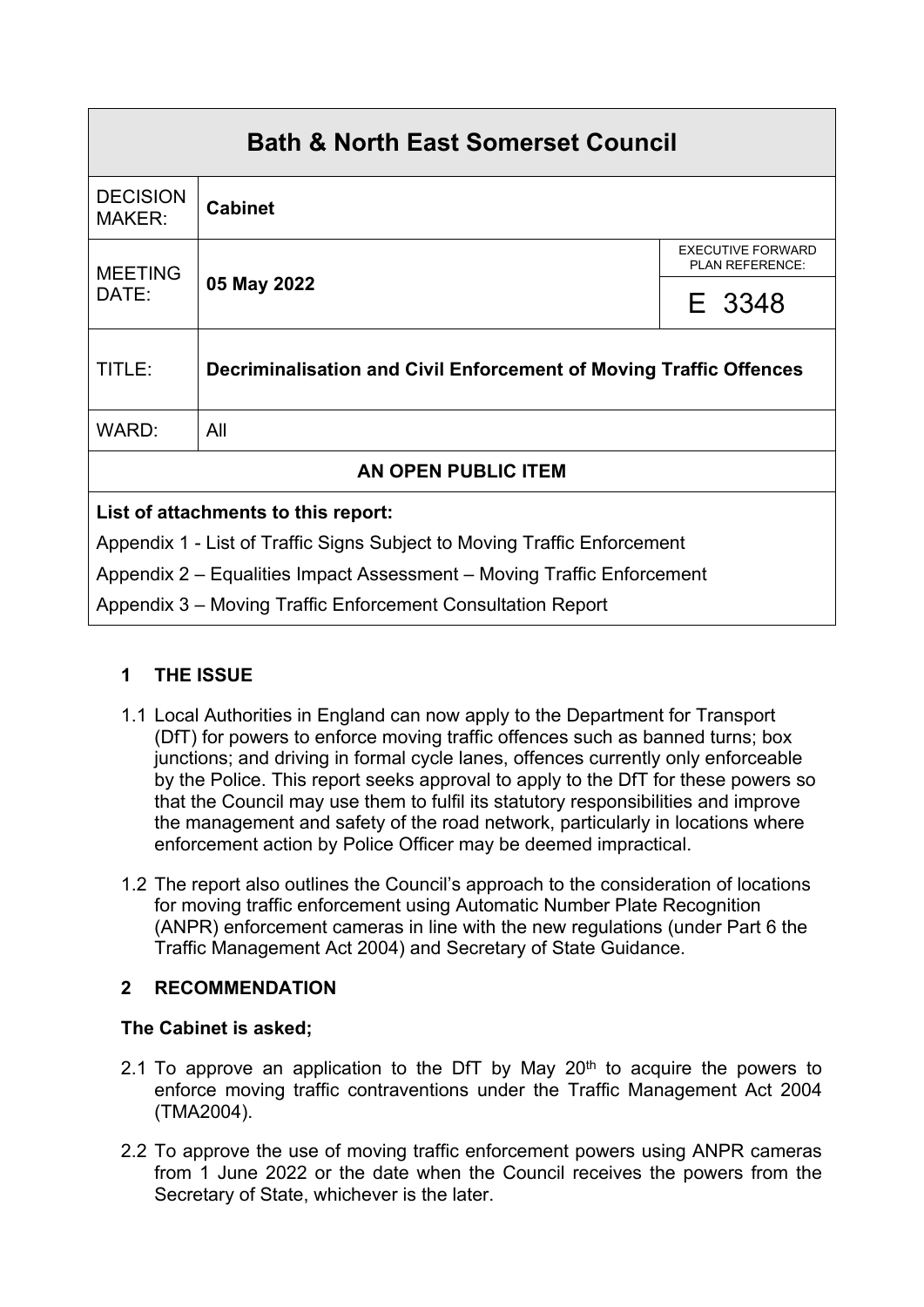- 2.3 To support and agree to the proposed approach for the use of moving traffic enforcement at proposed and future locations.
- 2.4 To incorporate moving traffic enforcement as a scheme into the Council's capital programme for 2022/23, funded by revenue through income generation. Subject to the powers being granted to the Council by the DfT.
- 2.5 To delegate authority for the consideration of future locations for moving traffic enforcement to the Director of Place Management in consultation with the Cabinet Member for Transport.
- 2.6 To note a review of bus gate signage is underway at existing restrictions to ensure there is consistency across all locations and the new regulations from 31 May 2022.

#### **3 THE REPORT**

- 3.1 Currently outside of London and Wales moving traffic enforcement (MTE) of restrictions such as banned turns; one-way streets; yellow box junctions; and some access restrictions is carried out only by the Police.
- 3.2 The Government has confirmed its intention through the introduction of new regulations, that come into force on 31<sup>st</sup> May 2022, that MTE powers are to be made available to all local authorities in England allowing civil enforcement to be undertaken using the TMA2004. A full list of the restrictions that are included within these powers is included within Appendix 1.
- 3.3 Once the Council has obtained the powers from the Secretary of State it will not need to reapply to implement MTE at other locations.
- 3.4 The enforcement of moving traffic restrictions is not a core priority for the Police. MTE will help us meet our statutory traffic management needs, make our roads safer and reduce congestion at proposed locations which may also help to reduce carbon emissions from transport.
- 3.5 Locations where these powers can be applied are at the Council's discretion and the use of camera enforcement is to achieve greater compliance with the restriction and not intended for the purpose of raising revenue. Whilst most restrictions will be in place for safety reasons, it is not expected that all existing or future restrictions will have cameras installed.
- 3.6 Any locations where MTE is proposed will undergo a public consultation of at least six weeks before camera enforcement is implemented. This consultation focusses on the details of the location and the restriction to be enforced and not on the use of MTE powers which the Government have confirmed are being made available to Councils (see paragraph 3.2 above).
- 3.7 Acquiring the powers to enforce moving traffic offences will enhance local decision making and allow the Council and partners to more effectively use collective resources to tackle persistent areas of contravention. The safety of all road users and specifically vulnerable people should always be a priority. In consultation with local communities moving traffic powers may provide further opportunities to achieve this aim in different ways to meet a community need.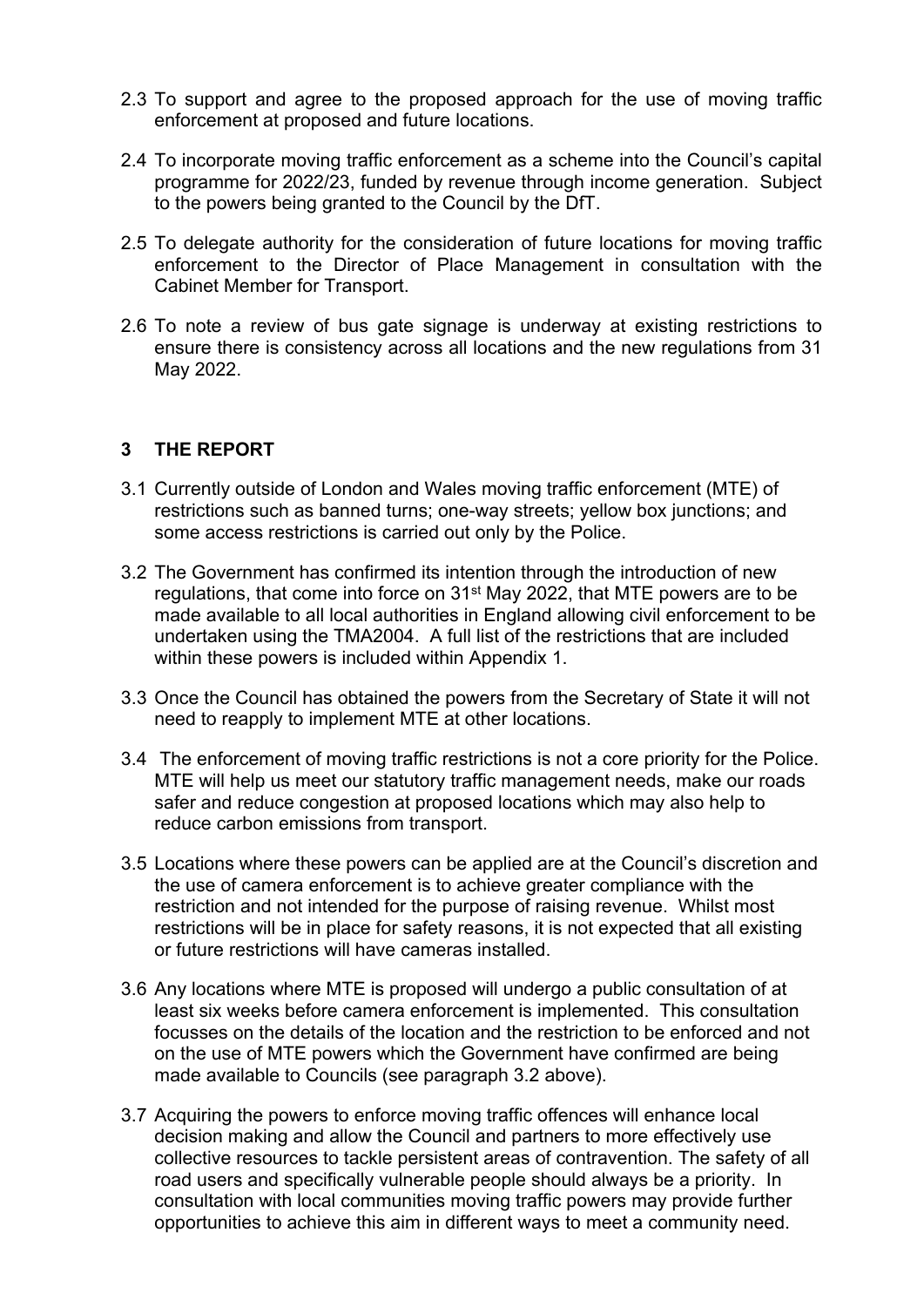- 3.8 The use of existing civil enforcement processes already in place for parking and bus lane enforcement will allow the council to undertake a more proactive approach to help motorists comply with these restrictions and ensure our approach remains transparent; accountable; proportionate; and consistent.
- 3.9 Civil enforcement action by the Council will be in line with our approach to bus lanes using ANPR cameras. Each recorded contravention will be subject to further human review to ensure that action taken is proportionate and not automatically generated.
- 3.10 Civil Enforcement also introduces a legal right of appeal (that does not involve the courts) following the issue of a Penalty Charge Notice (PCN) to motorists, this supports our educational approach to driver behaviour change. This right of appeal is not available with Police enforcement action which may also result in later prosecution.
- 3.11 The introduction of new regulations, which brings the enforcement of bus lanes and bus gates within the TMA2004 provides an opportunity for the Council to review existing bus gate signs and consider the use of the signs that are more familiar to drivers. This will improve the robustness of cases defended by the Council at the Traffic Penalty Tribunal (the independent national PCN appeals service) and is also anticipated to improve compliance with drivers.
- 3.12 The regulation change introduced by the Government will also see the penalty charge for a bus lane rise from £60 to £70, whilst increasing the 50% discount period from 14 to 21 days.

### **Our Proposed Approach**

3.13 To ensure that we can achieve the objective of improved compliance we propose to evaluate all locations identified for enforcement against a hierarchy of principles as shown in Figure 1 below:



**Figure 1 - Proposed approach to MTE**

3.14 This will help ensure that the evidence and justification for the use of these powers is robust. Ongoing monitoring and evaluation where these powers are used is key to ensuring that enforcement action is, or continues to be, the most appropriate way for us to achieve the compliance with the restriction.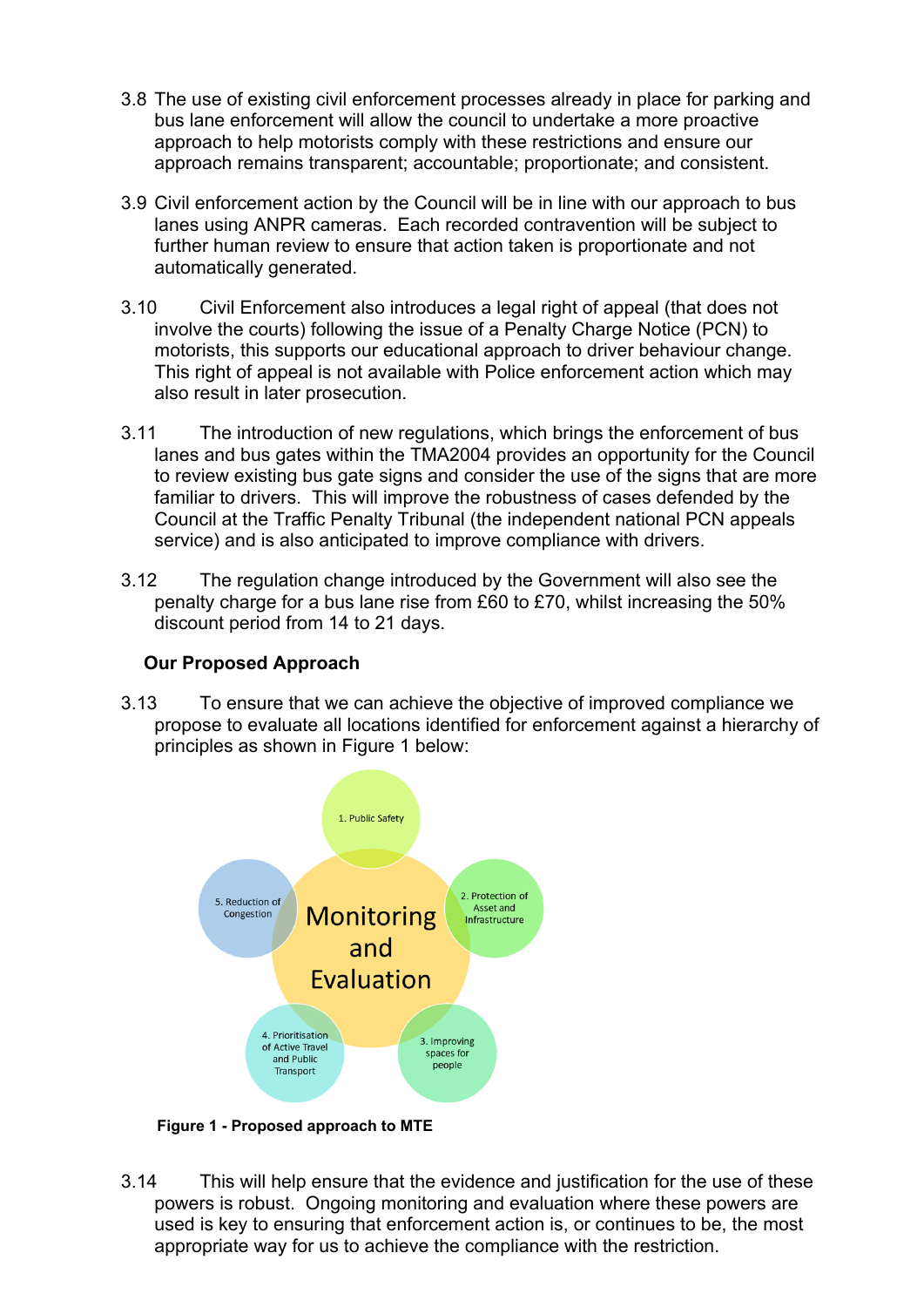- 3.15 Monitoring the frequency; severity; and impact of moving traffic contraventions at locations proposed for enforcement action will help evaluate an appropriate solution to achieve compliance according to a second hierarchy based on the council's strategy of 'focus on prevention':
	- (1) **Engineering** physical measures to prevent of deter contraventions where practicable, for example, road markings or kerb lines.
	- (2) **Education** promotion of restrictions; consultation and additional signs to increase awareness of the restriction.
	- (3) **Enforcement** where no further practicable solution under (1) and (2) remains. This will include warning notices (see paragraph 3.16).
- 3.16 For all new locations where these powers are implemented it is proposed that a warning notice (with no penalty charge) will be issued for the first contravention during the initial six-month period of enforcement to serve as a further educational measure to improve compliance and embed driver behaviour change.
- 3.17 The monitoring of contraventions once camera enforcement is in place is proposed to determine the success of MTE at a given location as follows:
	- (1) **Sustained compliance** Where driver behaviour is improved it may be appropriate to pause enforcement action or relocate the camera temporarily.
	- (2) **High non-compliance** Where evidence shows that driver behaviour has not improved its proposed the solutions at the locations should be re-evaluated in line with our hierarchy in paragraph 3.15.
- 3.18 Ongoing monitoring and evaluation will aid our efforts to support active travel methods such as cycling, and the reduction of congestion would also aid public transport. This approach will help us understand where improvements are necessary to engineering and educational solutions on the network at other locations to prevent dangerous vehicle manoeuvres.
- 3.19 Our approach allows for equipment to be relocated to new locations identified for enforcement, reducing the future requirement to purchase new equipment.

#### **The locations**

- 3.20 If the powers are to be adopted it's important that their introduction is closely monitored. To achieve this aim and ensure the first Government deadline of 20 May to apply for these powers can be met, it is proposed that the locations where these powers are deployed is limited to a small number of sites where existing data supports their use. These are outlined below:
	- (1) **A367 Charles Street and Monmouth Street junction.** This is a busy signalled junction in Bath where vehicles may travel in multiple directions. The site has a banned turn and yellow box.
	- (2) **George Street and Gay Street junction**. Contravention of the banned turn places pedestrian safety at risk. It is not proposed that the yellow box is enforced at this time as the exit on George Street cannot be clearly seen from its start.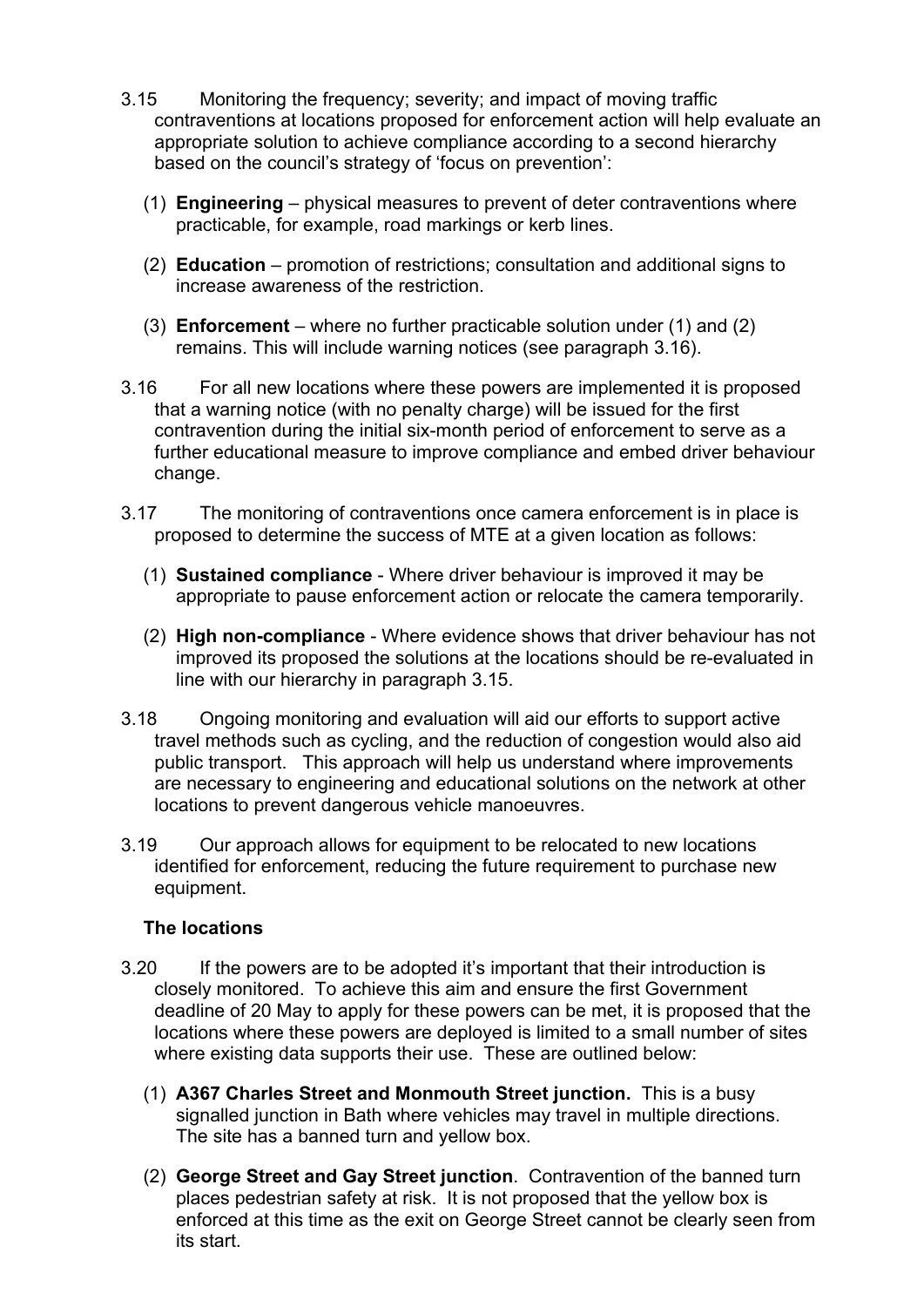- (3) **Brook Road.** The commercial weight restriction of 7.5 tonnes protects the railway bridge and prevents large vehicles entering narrow residential roads beyond.
- (4) **Newbridge Road and Newbridge Hill**. This is a signalled junction with a banned turn to deter drivers making a manoeuvre that is dangerous due to oncoming traffic and which may lead to conflict with pedestrians.
- (5) **High Street, Bath Hill and Temple Street, Keynsham**. The banned turn from the High Street into Temple Street deters drivers from making a dangerous traffic movement across a lane of traffic where Cyclists may be emerging from Bath Hill into the High Street.
	- a) The High Street in Keynsham reopened in March 2022 following an extended period of closure lasting over 12 months whilst High Street renewal works were completed during the COVID pandemic.
	- b) To reflect feedback identified within consultation and the works outlined in paragraph 3.20(5)a) above, it's proposed that a further review of the location will be undertaken in consultation with the Cabinet Member for Transport and the Director of Place Management before MTE is implemented at this location.
	- c) This additional review will determine if the impact of the new road layout has achieved the desired outcome on driver behaviour and ensure that enforcement action remains the appropriate solution as set out in our approach in paragraph 3.15.
- 3.21 As these are new enforcement powers to the Council and their use is expected to be unfamiliar with many local drivers, the experiences from enforcement at these initial sites is key to the continued development of operational policies to support national policy and Statutory Guidance, which is expected this Spring.

### **4 STATUTORY CONSIDERATIONS**

- 4.1 The Road Traffic Regulation Act 1984 (Section 122) requires local authorities to secure the expeditious, convenient, and safe movement of vehicular and other traffic, in addition the Traffic Management Act 2004 (Section 16) sets out the Network Management Duty for local authorities.
- 4.2 MTE powers are being made available to all local authorities in England outside London (where they are already in use) under Part 6 the Traffic Management Act 2004. The regulations giving effect to these powers come into effect on 31 May.

#### **5 RESOURCE IMPLICATIONS (FINANCE, PROPERTY, PEOPLE)**

- 5.1 No additional resources are required to apply to adopt these powers.
- 5.2 The implementation of MTE the proposed locations, subject the council being granted a designation order from 31 May 2022, will require additional resources as set out below (funding has yet to be identified):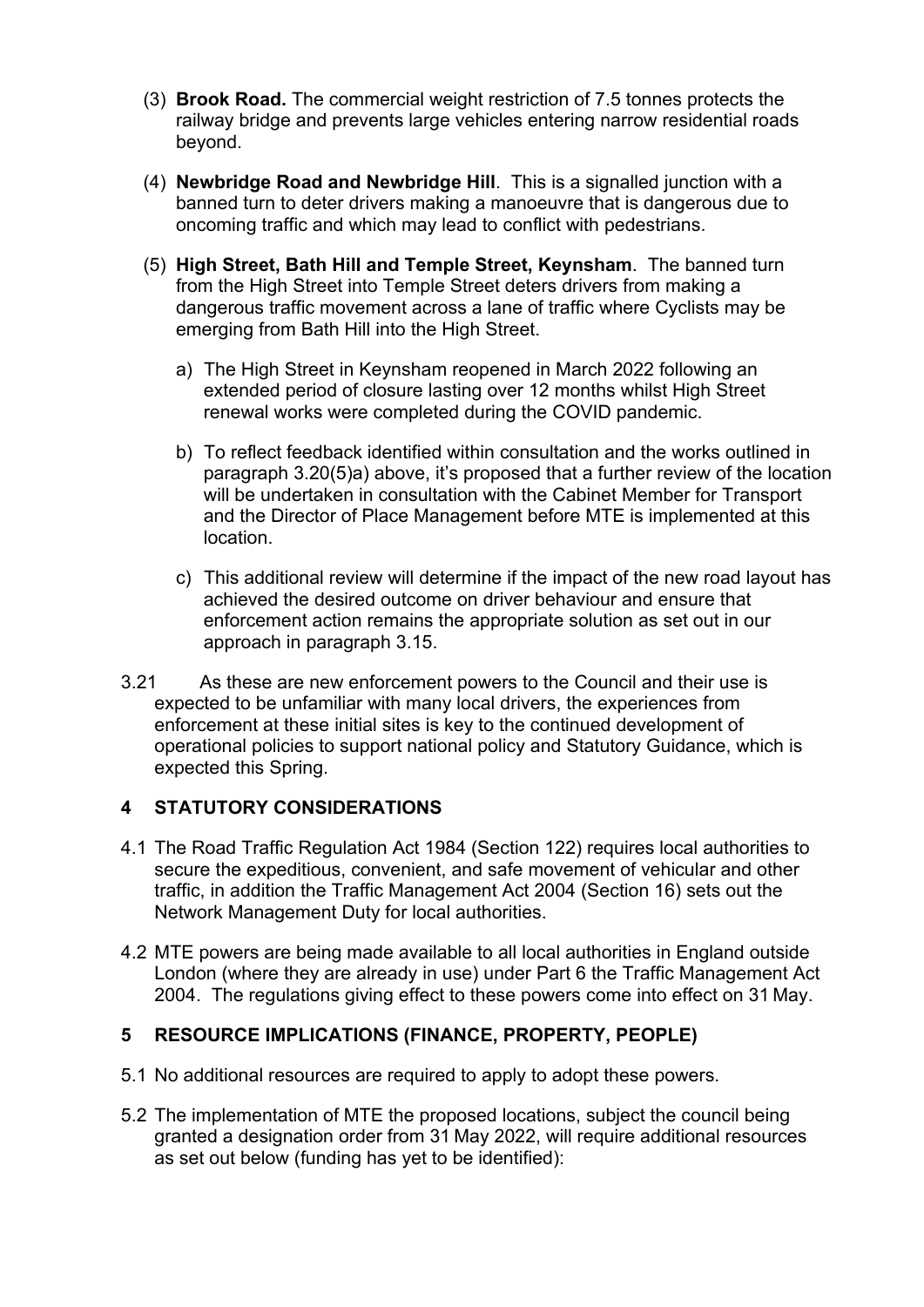| <b>Location</b>                                                                                       | Year 1 -<br><b>Capital</b> | Year 2+ -<br>Annual<br><b>Revenue</b> |
|-------------------------------------------------------------------------------------------------------|----------------------------|---------------------------------------|
| A367 Charles Street and Monmouth Street<br>(1)<br>junction.                                           | £39.9k                     | £20.3k                                |
| (2)<br>George Street and Gay Street junction                                                          | £15.9k                     | £6.6k                                 |
| (3)<br><b>Brook Road</b>                                                                              | £15.9k                     | £6.6k                                 |
| (4)<br>Newbridge Road and Newbridge Hill.                                                             | £15.9k                     | £6.6k                                 |
| (5)<br>High Street, Bath Hill and Temple Street,<br>Keynsham                                          | £15.9k                     | £6.6k                                 |
| Additional lining and sign installation as<br>appropriate to improve awareness of the<br>restrictions | £7k                        | £-                                    |
| <b>TOTAL (if all locations implemented</b><br>simultaneously)                                         | £110.5k                    | £46.7k                                |

- 5.3 It's anticipated that annual scheme operating costs, including the capital costs of the equipment, will be funded by income generated from PCNs issued on an invest to save basis.
- 5.4 Where enforcement action is successful in achieving the objective of sustained compliance with a restriction PCN income at that location will be reduced.
- 5.5 Receipts from PCN income is to be ring fenced to fund scheme operating costs and meet regulatory requirements set out in paragraph 5.11.
- 5.6 The scheme has the flexibility to allow up front expenditure on the equipment to be reduced by not implementing and enforcing each of the proposed locations simultaneously. Flexible operation of the scheme ensures that equipment can then be relocated when either:
	- (1) Sustained compliance is achieved, or
	- (2) According to a set schedule with a minimum of 6 months at each location to ensure the period for warning notices is met.
- 5.7 Future locations will benefit from the reuse of existing equipment in line with our approach (paragraphs 3.13 to 3.19).
- 5.8 Complimenting the ongoing monitoring and evaluation of each location will be the wider monitoring of income raised from PCNs across all locations. Where PCN income is not sufficient to fund the scheme operating costs then the scheme will either:
	- (1) Be reviewed, or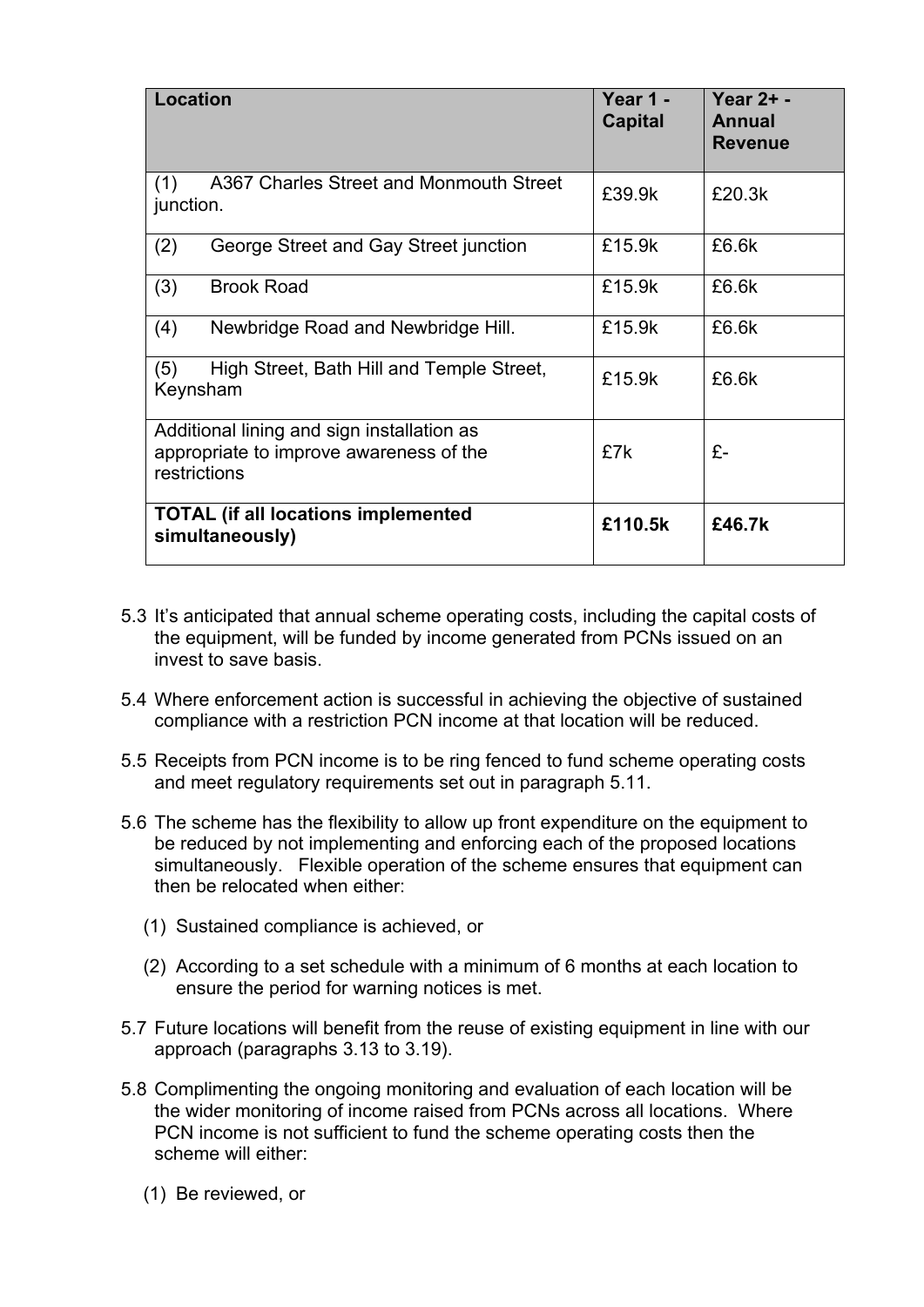- (2) Operating costs are to be put forward as part of the annual budget setting process.
- 5.9 Due to the small number of locations and the outlined approach (through education with monitoring and evaluation) to achieve compliance, the review of contraventions and processing of PCNs (including appeals) is expected to be undertaken with existing back-office resources across both Parking and CAZ teams.
- 5.10 The experience from enforcing these locations will be key to the identification of future locations and resources required to implement and manage them.
- 5.11 Whilst The Civil Enforcement of Road Traffic Contraventions (Approved Devices, Charging Guidelines and General provisions) (England) Regulations 2022 combine parking; bus lane; and moving traffic enforcement together within the same legislative framework the general rules for Penalty Charge Notice income does not change. The income for traffic related contraventions should be used to cover the costs and any surplus used as prescribed in s31 as below:

*(2) The purposes are-*

(a) *the making good to the enforcement authority's general fund of any amount charged to that fund under regulation 28(3) or 29(2) in respect of any deficit in the four years preceding the financial year in question;*

*(b) the purposes of environmental improvement in the enforcement authority's area;*

*(c) meeting costs incurred, whether by the enforcement authority or by some other person, in the provision or operation of, or of facilities for, public passenger transport services;*

*(d) the purposes of a highway improvement project in the enforcement authority's area.*

#### **6 RISK MANAGEMENT**

6.1 A risk assessment related to the issue and recommendations has been undertaken, in compliance with the Council's decision-making risk management guidance.

## **7 EQUALITIES**

- 7.1 The proposals outlined in this report are for the civil enforcement by the Council of restrictions that are already in place on the highway and that all drivers are therefore expected to comply with. Each restriction has been progressed through the statutory consultation process previously for the restriction to be included within a Traffic Regulation Order.
- 7.2 Where a driver fails to comply with a correctly signed traffic restriction on the highway the impact will potentially be felt by all road users, but this impact may be more greatly experienced by a road user with a disability.
- 7.3 The adoption of these powers will benefit road users most affected when drivers contravene traffic restrictions that are implemented to improve road safety.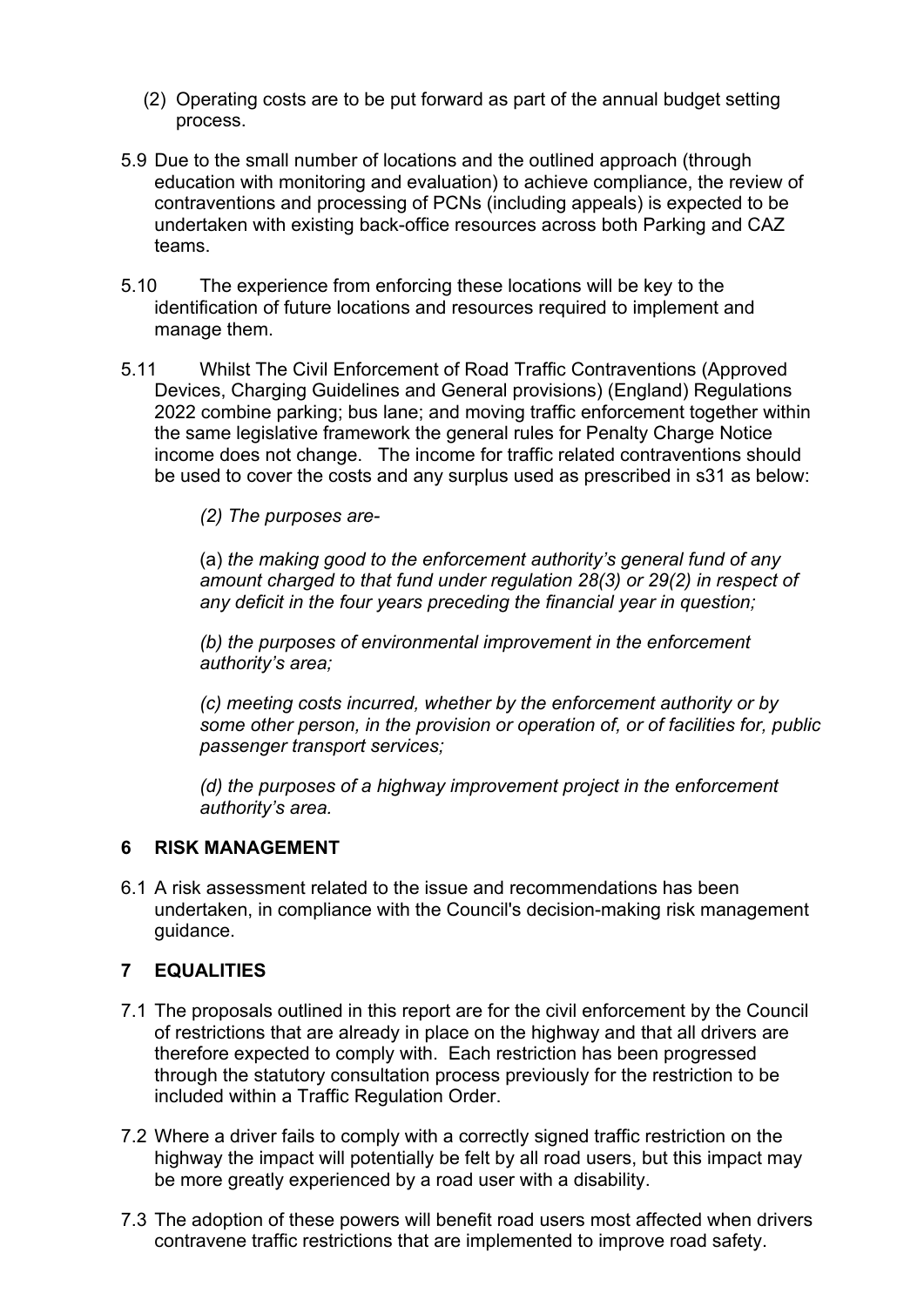7.4 Our Equalities Impact Assessment (Appendix 2) did not identify any adverse impacts because of these proposals and no specific feedback was raised by those that participated within the consultation.

## 8 **CLIMATE CHANGE**

8.1 The aim of a safe and well-functioning highway network is to reduce network failure and contribute to lower emissions. In some locations the enforcement of moving traffic offences will ensure safer environments for active travel and the reduction of carbon relating to shorter and more localised trips.

## **9 OTHER OPTIONS CONSIDERED**

- 9.1 Not to apply for MTE powers.
	- (1) This option has been rejected as the responsibility for enforcement of moving traffic restrictions would remain with the Police. If the council decides to adopt these powers, it does not prevent the Police from taking enforcement action themselves at any location should an officer consider it appropriate to do so. Police action takes primacy where both a Fixed Penalty Notice is issued by the Police and a Penalty Charge Notice is issued by the council for the same event.

## **10 CONSULTATION**

- 10.1 In discussion with the Cabinet Member for Transport, the council submitted its expression of interest to the DfT in August 2021.
- 10.2 A public consultation on the use of MTE powers at the locations set out in this report (paragraph 3.20) was undertaken for a period of six weeks between 28 February and 11 April 2022. This consultation was publicised digitally via the Council's website; twitter account; press release; the Council's Interagency Network; direct email contact to all statutory consultees, Residents Associations, and all Town and Parish Councils. All properties that fell within 50m of each of the proposed locations, a total of 378 addresses, were contacted by letter and invited to participate in the consultation.
- 10.3 A web-based questionnaire was developed to seek the views from all stakeholders on the use of MTE powers at each location and whether they supported or objected to the proposals. The consultation did not seek views about the broader principles of MTE as new regulations have already set out the Government's intention to make these powers available to local authorities in England (see paragraph 3.2 above).
- 10.4 The consultation provided an opportunity for respondents to propose additional locations where the enforcement of moving traffic restrictions could be implemented, subject to further evaluation by the council in line with our approach (paragraph 3.13) and public consultation (paragraph 3.6).
- 10.5 A dedicated mailbox was made available for stakeholders to use where they required clarification on any element of the proposals.
- 10.6 Council officers staffed three separate drop-in sessions, operating from 10.00 through to 16.30, at each of the Council's One Stop Shops on consecutive weeks during the consultation period.